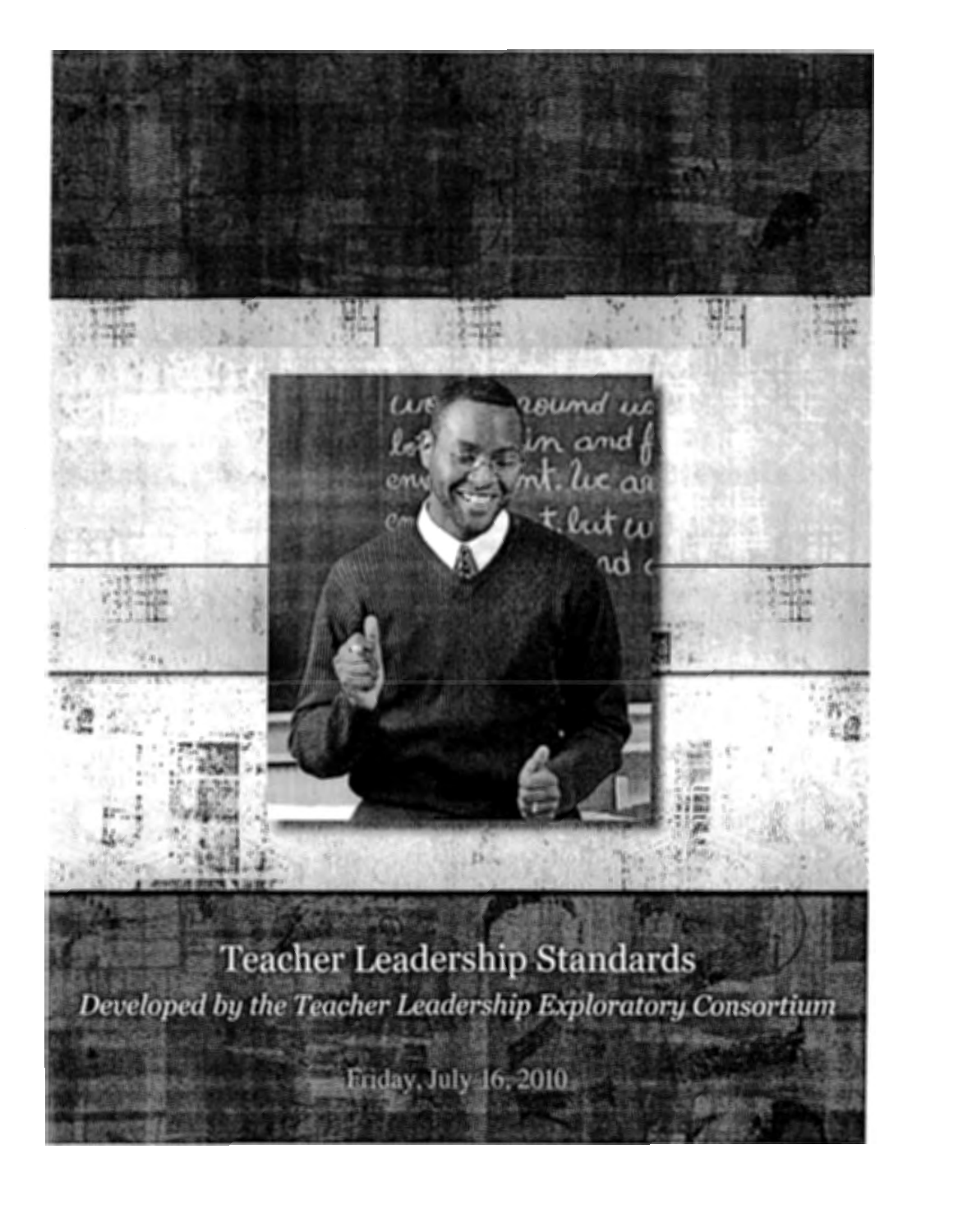### **Preamble**

Teacher leadership is integral to serving the needs of students, schools and the teaching profession. To that end, the Teacher Leadership Exploratory Consortium has developed these standards to codify, promote and support teacher leadership as a vehicle to transform schools for the needs of the 21st century. The purpose of teacher leadership is to re-culture the school and teaching in order to support student-centered learning.

The Teacher Leadership Exploratory Consortium invites the profession, the public and stakeholders to engage in dialogue about the various forms and dimensions of teacher leadership as well as the variety of contexts in which teacher leadership can be integral to serving the needs of students, schools and the teaching profession. The standards can be used to guide the preparation of experienced teachers to assume leadership roles such as resource providers, instructional specialists, curriculum specialists, classroom supporters, learning facilitators, mentors, school team leaders and data coaches (Harrison & Killion, 2007). They also can serve to reinforce the role of higher education in preparing pre-service teachers to become members of professional learning communities and develop critical skills of inquiry, communication and facilitation.

The standards consist of seven domains describing the diverse and varied dimensions of teacher leadership:

**Domain I:** Fostering a Collaborative Culture to Support Educator Development and Student Learning **Domain II:** Accessing and Using Research to Improve Practice and Student Achievement **Domain III:** Promoting Professional Learning for Continuous Improvement **Domain IV: Facilitating Improvements in Instruction and Student Learning Domain** V: Using Assessments and Data for School and District Improvement **Domain VI:** Improving Outreach and Collaboration with Families and Community **Domain VII:** Advocating for Student Learning and the Profession

We describe the knowledge base needed by the teacher leader in order to meet the performance expectations related to each domain. The functions then describe in more detail key actions and practices related to each domain. It is not expected that a teacher leader should or could embody the many dimensions of teacher leadership outlined in the standards. There are many contexts in which teachers can assume leadership roles, and it our hope that these standards will help expand opportunities for leadership within the teaching profession.

These domains are not for one person to do, but to guide respective roles within a school. This makes sure everyone understands what their roles and responsibilities are, it helps in creating norms.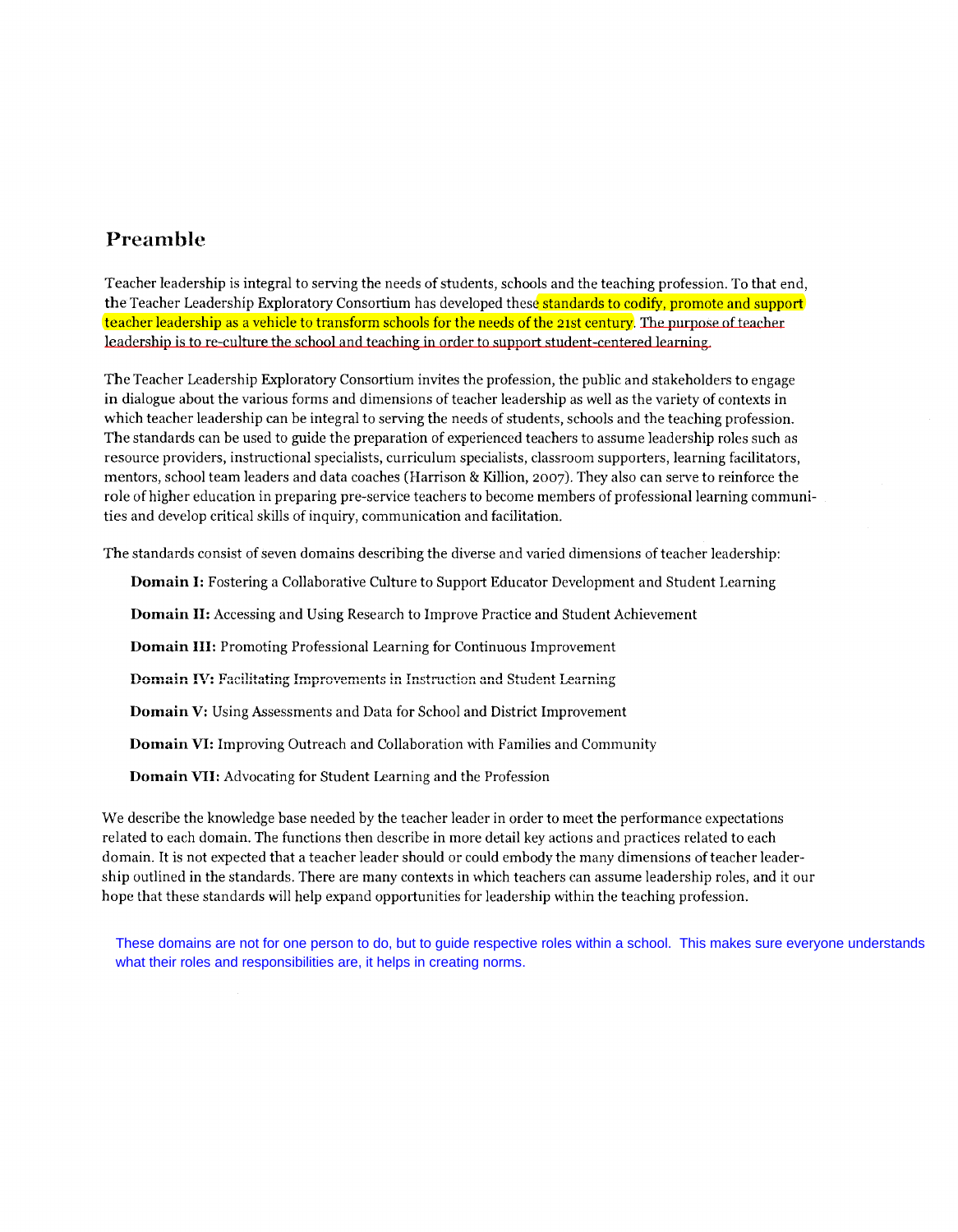### Domain I: Fostering a Collaborative Culture to Support Educator **Development and Student Learning**

The teacher leader understands the principles of adult learning and knows how to develop a collaborative culture of collective responsibility in the school. The teacher leader uses this knowledge to promote an environment of collegiality, trust and respect that focuses on continuous improvement in instruction and student learning.

#### **Functions**

The teacher leader:

- Utilizes group processes to help colleagues' work collaboratively to solve problems, make decisions, manage conflict and promote meaningful change;
- Models effective skills in listening, presenting ideas, leading discussions, clarifying, mediating and identifying the needs of self and others in order to advance shared goals and professional learning;
- Employs facilitation skills to create trust among colleagues, develop collective wisdom and build ownership and action that supports student learning;
- Strives to create an inclusive culture where diverse perspectives are welcomed in addressing challenges; and
- Uses knowledge and understanding of different backgrounds, ethnicities, cultures and languages to promote effective interactions among colleagues.

### Domain II: Accessing and Using Research to Improve Practice and **Student Learning**

The teacher leader understands how research creates new knowledge, informs policies and practices and improves teaching and learning. The teacher leader models and facilitates the use of systematic inquiry as a critical component of teachers' ongoing learning and development.

#### **Functions**

The teacher leader:

- Assists colleagues in accessing and using research in order to select appropriate strategies to improve student learning;
- Facilitates the analysis of student learning data, collaborative interpretation of results and application of findings to improve teaching and learning;
- Supports colleagues in collaborating with the higher education institutions and other organizations engaged in researching critical educational issues; and
- Teaches colleagues to collect, analyze and communicate data from their classrooms to improve teaching and learning, and supports them in these efforts.

<sup>&#</sup>x27; By colleagues, we mean members of the school community, including teachers, administrators, specialists and others involved in the education of children at the school or district level.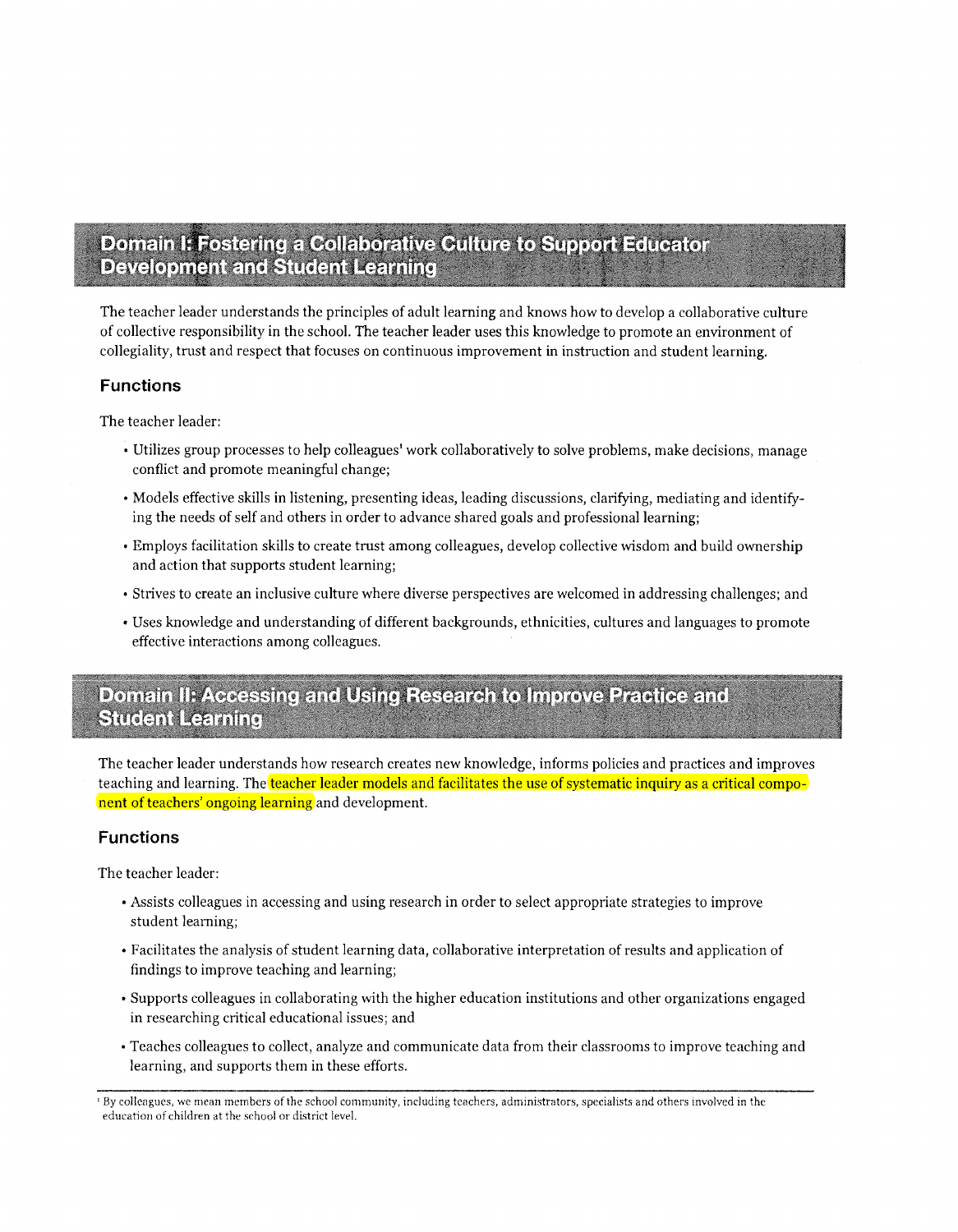# **Domain III: Promoting Professional Learning for Continuous Improvement**

The teacher leader understands the evolving nature of teaching and learning, established and emerging technologies and the school community. The teacher leader uses this knowledge to promote, design and facilitate jobembedded professional learning aligned with school improvement goals.

#### **Functions:**

The teacher leader:

- Collaborates with colleagues and school administrators to plan professional learning that is teambased, job-embedded, sustained over time, aligned with content standards and linked to school/ district improvement goals;
- Uses information about adult learning to respond to the diverse learning needs of colleagues by identifying, promoting and facilitating varied and differentiated professional learning;
- Facilitates professional learning among colleagues;
- Identifies and uses appropriate technologies to promote collaborative and differentiated professional learning;
- Works with colleagues to collect, analyze and disseminate data related to the quality of professional learning and its effect on teaching and student learning;
- Advocates for sufficient preparation, time and support for colleagues to work in teams to engage in jobembedded professional learning;
- Provides constructive feedback to colleagues to strengthen teaching practice and improve student learning; and
- Uses information about emerging education, economic and social trends in planning and facilitating professional learning.

## Domain IV: Facilitating Improvements in Instruction and Student Learning

The teacher leader demonstrates a deep understanding of the teaching and learning processes and uses this knowledge to advance the professional skills of colleagues by being a continuous learner and modeling reflective practice based on student results. The teacher leader works collaboratively with colleagues to ensure that instructional practices are aligned to a shared vision, mission and goals.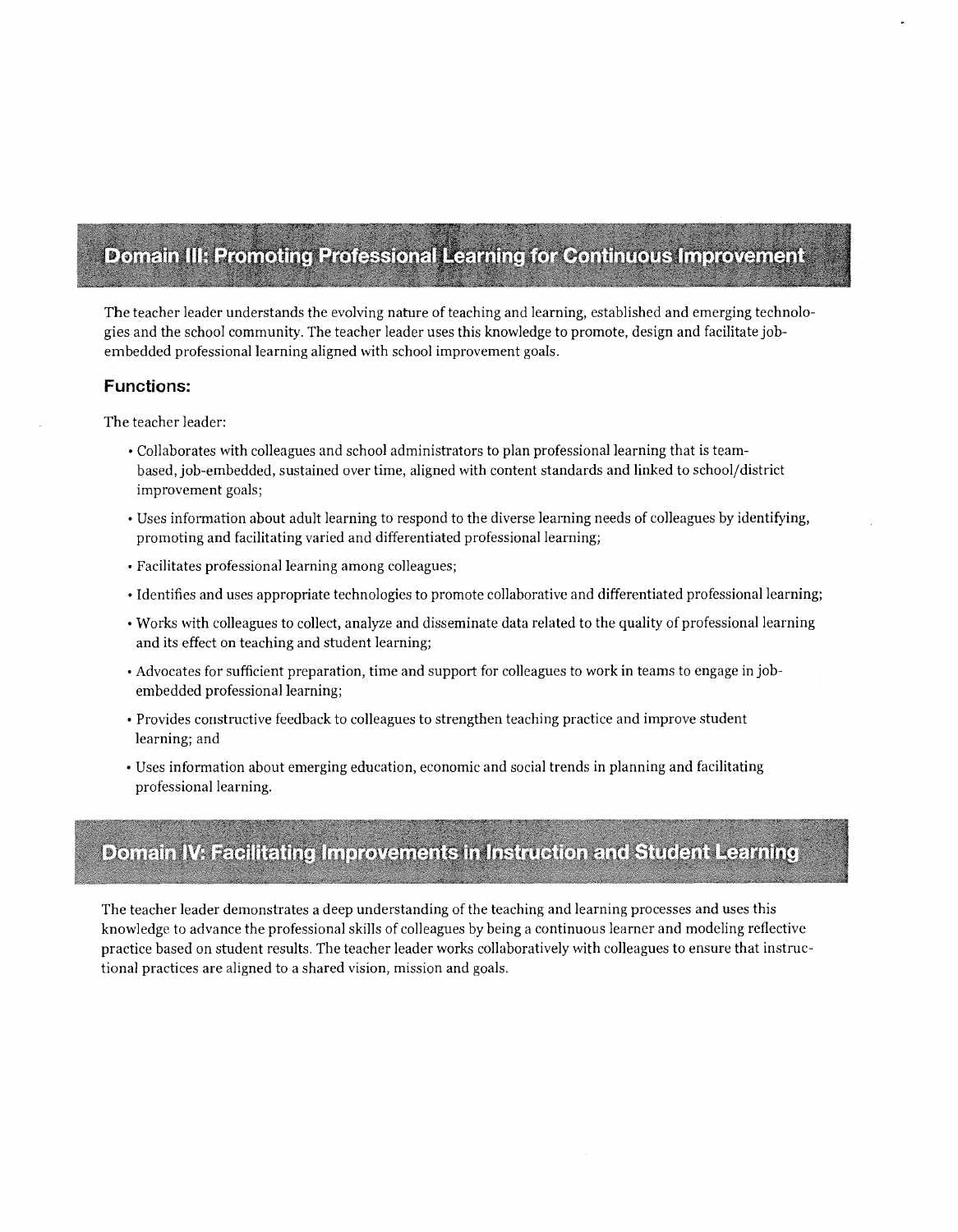#### **Functions**

The teacher leader:

- Facilitates the collection, analysis and use of classroom- and school-based data to identify opportunities to improve curriculum, instruction, assessment, school organization and school culture;
- Engages in reflective dialogue with colleagues based on observation of instruction, student work and assessment data and helps make connections to research-based effective practices;
- Supports colleagues' individual and collective reflection and professional growth by serving in roles such as mentor, coach and content facilitator;
- Serves as a team leader to harness the skills, expertise and knowledge of colleagues to address curricular expectations and student learning needs;
- Uses knowledge of existing and emerging technologies to guide colleagues in helping students skillfully and appropriately navigate the universe of knowledge available on the Internet, use social media to promote collaborative learning, and connect with people and resources around the globe; and
- Promotes instructional strategies that address issues of diversity and equity in the classroom and ensures that individual student learning needs remain the central focus of instruction.

### Domain V: Promoting the Use of Assessments and Data for School and **District Improvement**

The teacher leader is knowledgeable about current research on classroom- and school-based data and the design and selection of appropriate formative and summative assessment methods. The teacher leader shares this knowledge and collaborates with colleagues to use assessment and other data to make informed decisions that improve learning for all students and to inform school and district improvement strategies.

#### **Functions**

The teacher leader:

- Increases the capacity of colleagues to identify and use multiple assessment tools aligned to state and local standards;
- Collaborates with colleagues in the design, implementation, scoring and interpretation of student data to improve educational practice and student learning;
- Creates a climate of trust and critical reflection in order to engage colleagues in challenging conversations about student learning data that lead to solutions to identified issues; and
- Works with colleagues to use assessment and data findings to promote changes in instructional practices or organizational structures to improve student learning.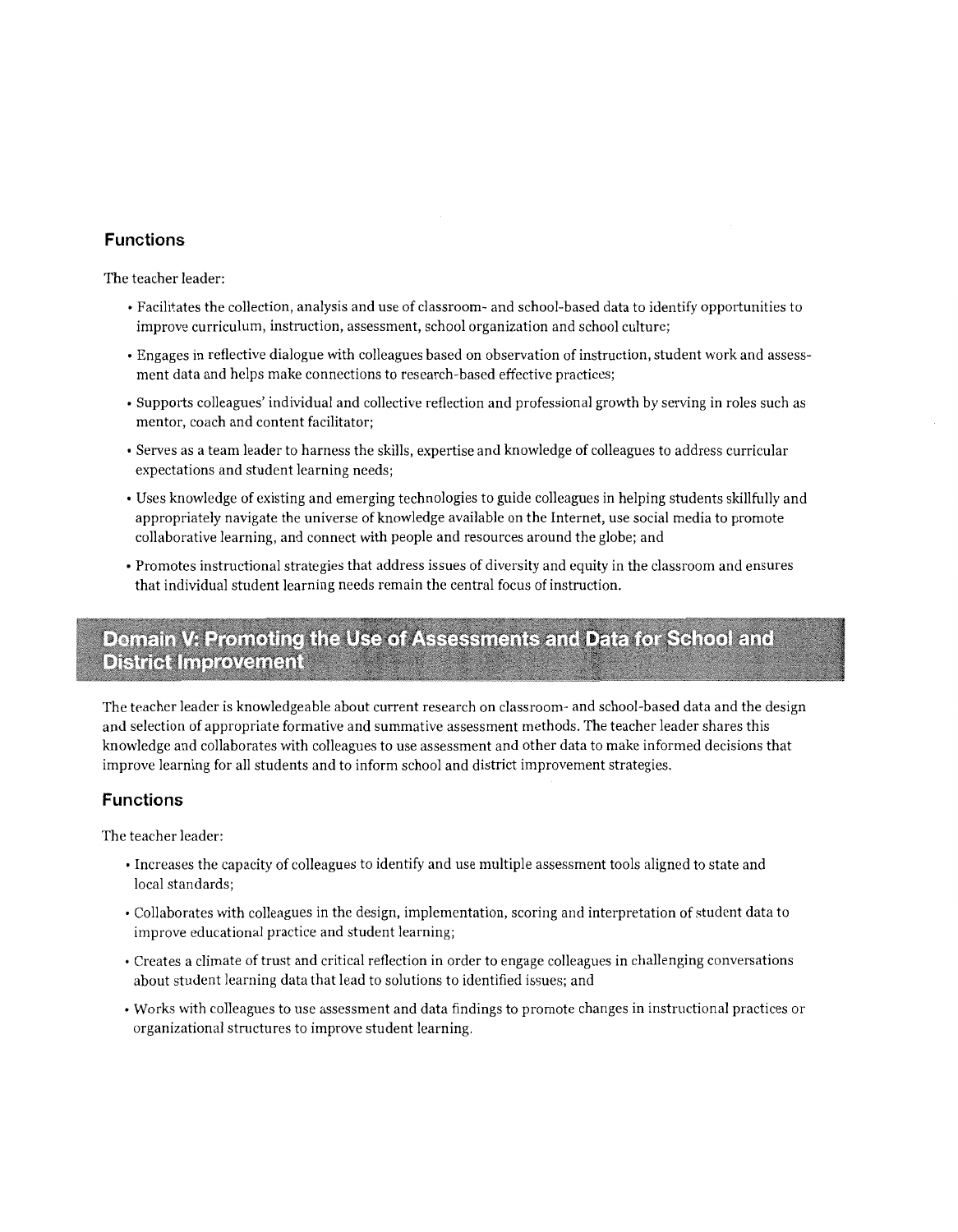### Domain VI. Improving Outreach and Collaboration with Families and Community

The teacher leader understands that families, cultures and communities have a significant impact on educational processes and student learning. The teacher leader works with colleagues to promote ongoing systematic collaboration with families, community members, business and community leaders and other stakeholders to improve the educational system and expand opportunities for student learning.

#### **Functions**

The teacher leader:

- Uses knowledge and understanding of the different backgrounds, ethnicities, cultures and languages in the school community to promote effective interactions among colleagues, families and the larger community;
- Models and teaches effective communication and collaboration skills with families and other stakeholders focused on attaining equitable achievement for students of all backgrounds and circumstances;
- Facilitate colleagues' self-examination of their understandings of community culture and diversity, and encourages colleagues to develop culturally responsive strategies to enrich the educational experiences of students and achieve high levels of learning for all students;
- Develops a shared understanding among colleagues of the diverse educational needs of families and the community; and
- <sup>~</sup>**Collaborates v-tith families, communities and colleagues to develop coniprehensive strategies to address the**  diverse educational needs of families and the community.

# Domain VII: Advocating for Student Learning and the Profession

The teacher leader understands how educational policy is made at the local, state and national levels as well as the roles of school leaders, boards of education, legislators and other stakeholders in formulating those policies. The teacher leader uses this knowledge to advocate for student needs and for practices that support effective teaching and increase student learning, and serves as an individual of influence and respect within the school, community and profession.

#### **Functions:**

The teacher leader:

- Shares information with colleagues within and/or beyond the district regarding how local, state and national trends and policies can impact classroom practices and expectations for student learning;
- Works with colleagues to identify and use research to advocate for teaching and learning processes that meet the needs of all students;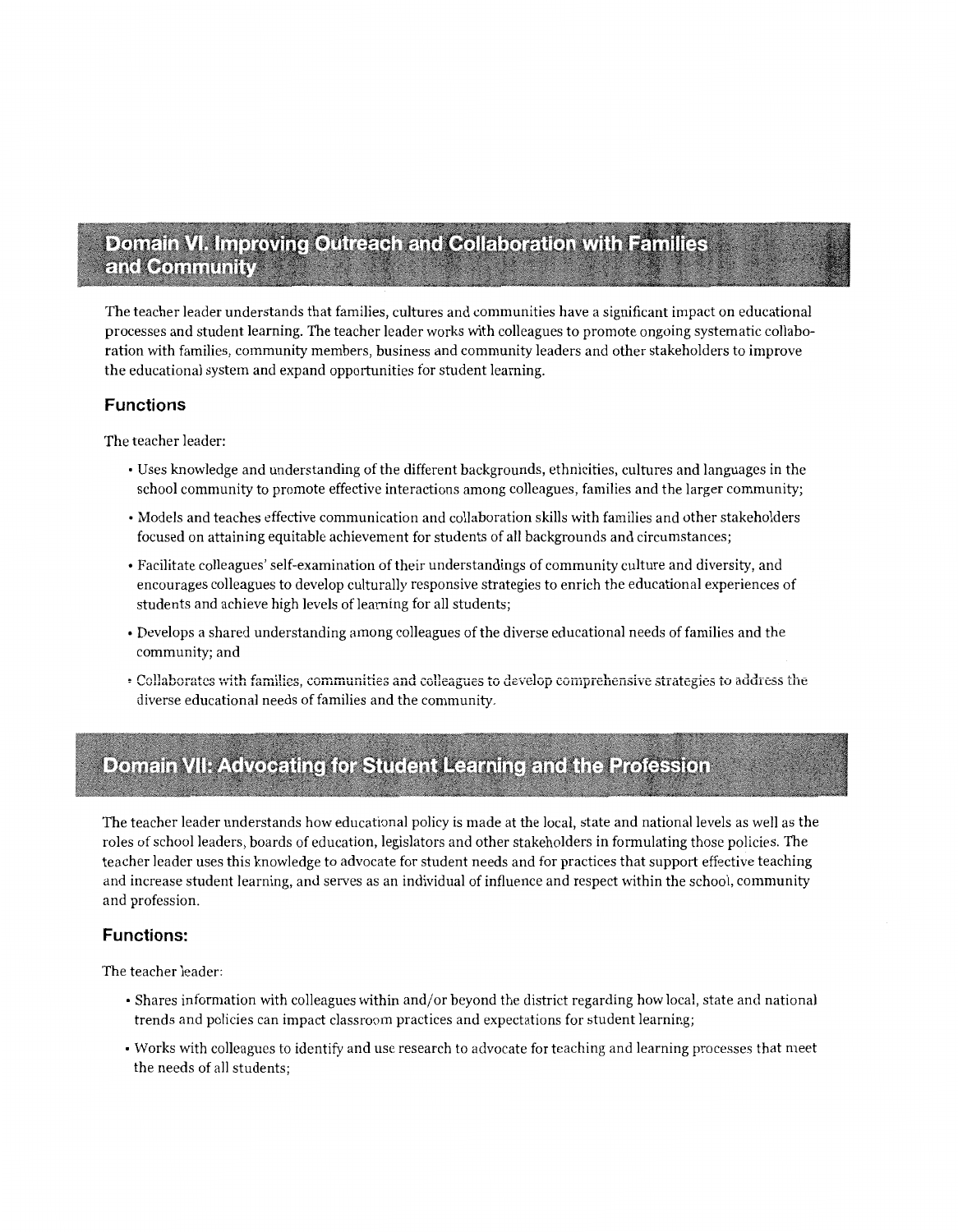- Collaborates with colleagues to select appropriate opportunities to advocate for the rights and/ or needs of students, to secure additional resources within the building or district that support student learning, and to communicate effectively with targeted audiences such as parents and community members;
- Advocates for access to professional resources, including financial support and human and material resources, that allow colleagues to spend significant time learning about effective practices and developing a professional learning community focused on school improvement goals; and
- Represents and advocates for the profession in contexts outside of the classroom.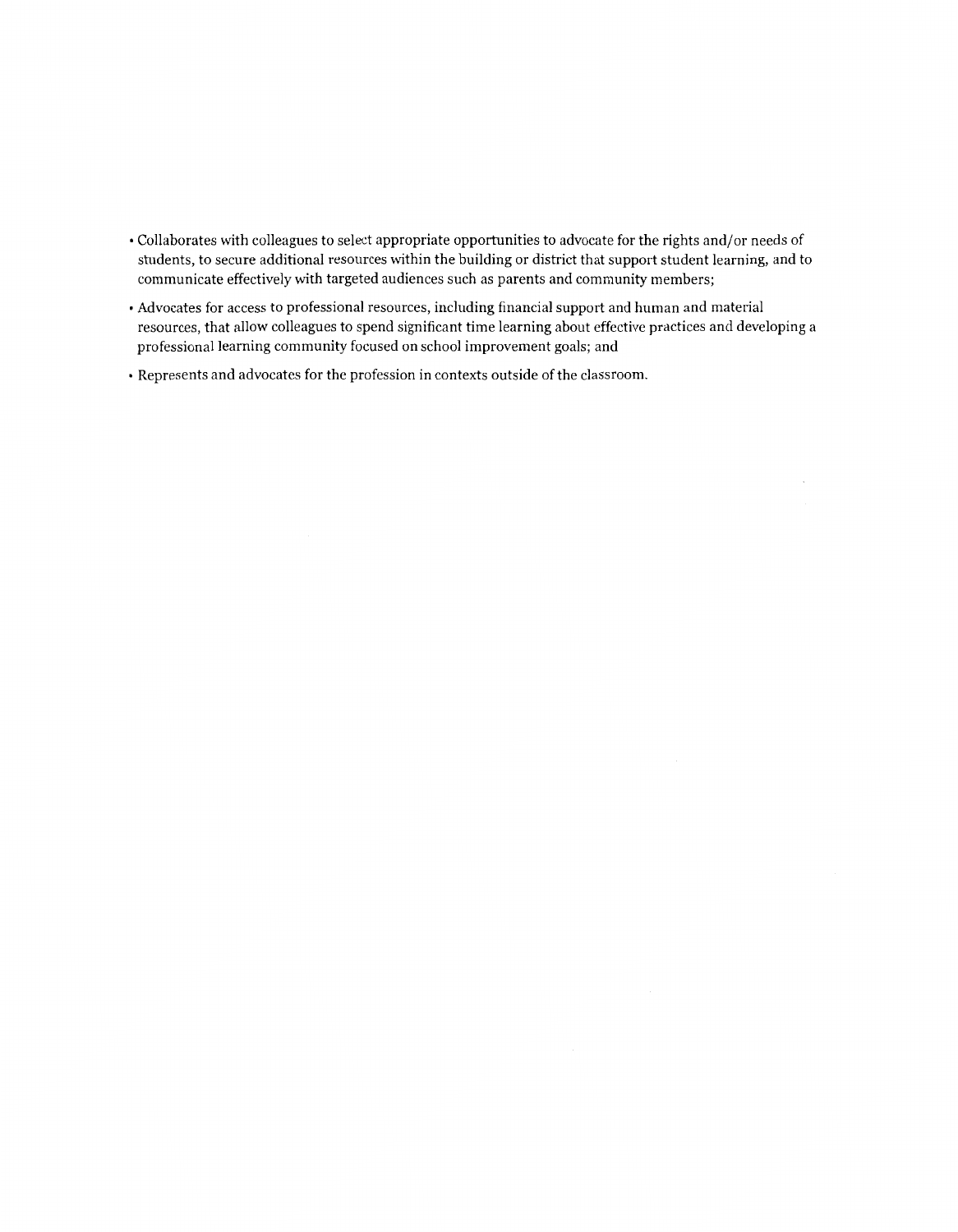### **Glossary of Terms**

**Action research:** The process by which participants examine their own practice systematically, using techniques of research (Ferrance, 2000 ). Implicit in the term *action research* is the idea that teachers will begin a cycle of posing questions, gathering data, reflecting, deciding on a course of action, documenting results and sharing findings with colleagues and the school community.

**Advocate:** To formulate a position and communicate it through a process that includes defining objectives, gathering facts to build a case, assessing and taking into account others' interests and resources, presenting a clear case and revising it in response to feedback. An advocate is one who speaks on behalf of a particular viewpoint of the issue in question.

**Best practices:** Strategies, activities, techniques or methodologies that have been shown through research or evaluation to reliably achieve their objectives.

**Coaching:** A method of professional learning in which a teacher leader supports colleagues as they refine and improve practice.

**Colleagues:** Members of the school community, including teachers, administrators, specialists and others involved in the education of children at the school or district level.

**Continuous improvement:** The concept of continuous improvement is a theory of management advanced by W. Edwards Deming, a business consultant and philosopher. His theories were first adopted in Japan, then spread to companies like Ford Motor Company. His 14 points for Quality Assurance (Deming, 1993) became a practical tool for carrying out continuous improvement in the workplace. His ideas of learning from mistakes and maintaining a commitment to improvement and quality have been adapted by educators such as Wiggins and McTighe (2007), whose cycle of vision-feedback-adjust bears resemblance to the Deming Cycle of plan, do, check and action.

**Culture:** A set of practices, attitudes, values and beliefs shared by a particular group or organization.

**Data-driven decision making:** A process of making educational decisions based on the analysis of classroom data and standardized test data. Data-driven decision making uses data on function, quantity and quality of inputs and how students learn to suggest educational solutions.

**Differentiated instruction:** The process by which several different learning experiences are offered to students within a lesson or series of lessons designed to meet students' varied needs or learning styles. This also is referred to as "individualized" or "customized" instruction.

**Facilitation skills:** The ability to use knowledge of group processes to formulate and deliver the necessary structure for meeting interactions to be effective. This includes being sensitive to effective processes and meeting dynamics that allow participants to focus on the content or the substance of their work together (Basic Facilitation Primer, 2003).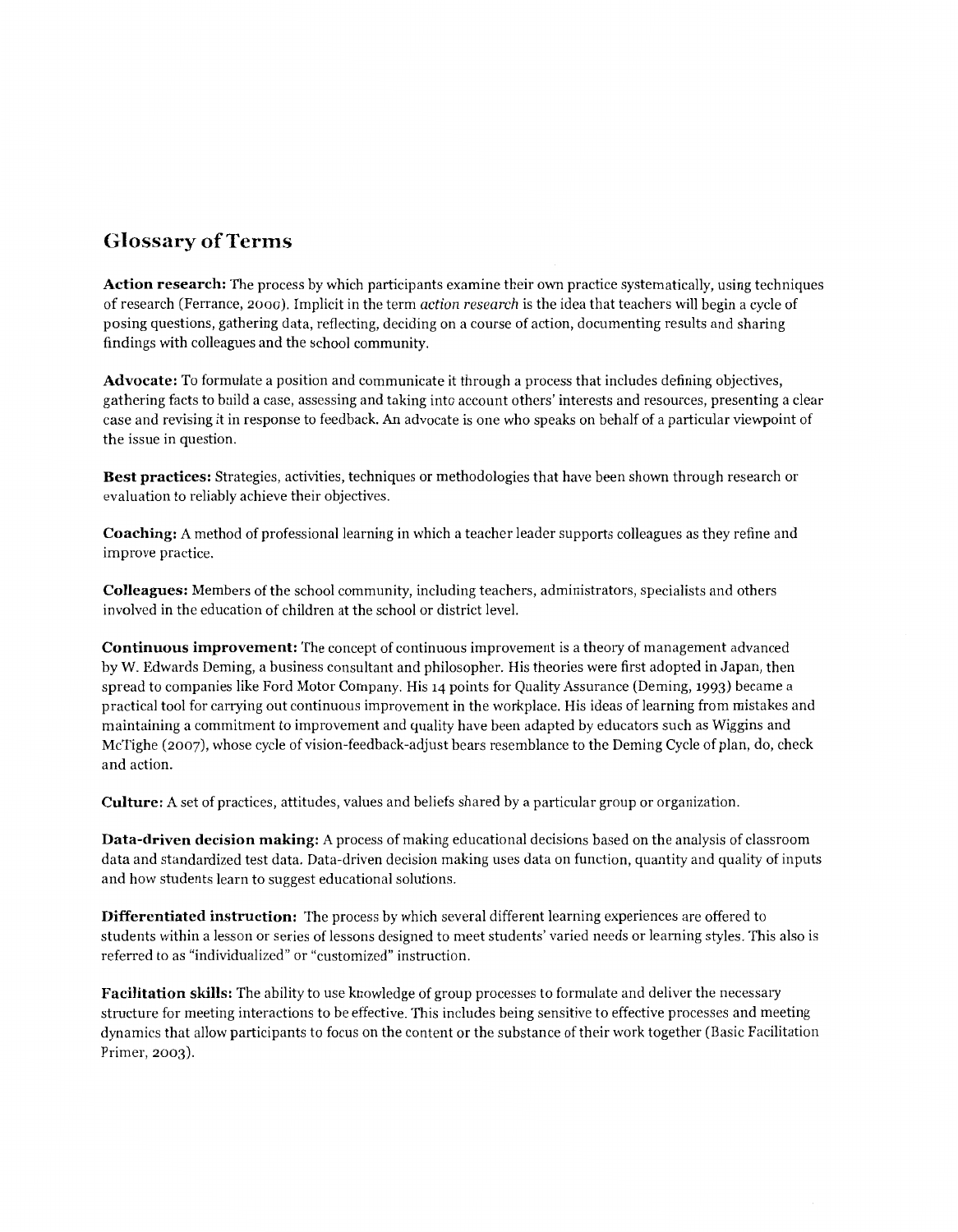**Formative assessment:** A type of assessment that is closely related to the instructional process. Ideally, these assessments are incorporated into classroom practice where they provide the information needed to adjust teaching and learning on an ongoing basis. Thus, formative assessment informs both teachers and students about student understanding at a point when timely adjustments can be made.

**Job-embedded learning:** Planned and purposeful learning that occurs while teachers and administrators engage in their daily work. While performing their job duties, participants simultaneously specify goals for professional learning and achieve those goals through a process of collaboration with colleagues on matters related to their work. They learn by doing, reflecting on their experiences, and then generating and sharing new insights and learning with one another.

**Job enhancement:** Extending the duties and responsibilities of a job, often entailing greater levels of responsibility, autonomy and control, thereby increasing job satisfaction.

**Mentoring:** This refers to a developmental relationship in which a more experienced or more knowledgeable teacher helps a less experienced or less knowledgeable teacher develop the skills to be effective in the classroom, develop the ability to be reflective about his or her teaching and become an active member of the school community.

**Performance management and evaluation systems:** A comprehensive process used to measure, improve and reward the performance of agencies, programs or employees, including an evaluation of how well an employee performs his or her job compared with a set of predetermined standards (as defined by the Pew Center on the States [ www. pewcenteronthestates.org]).

**Professional development:** A comprehensive, substantiated and intensive approach to improving teachers' and principals' effectiveness in raising student achievement (as defined by the National Staff Development Council [www.nsdc.org]).

**Professional learning community:** A collaborative process in which teachers and other education professionals commit to engaging in continuous improvement through ongoing professional learning. This process is characterized by collegial exchange in which educators work together to improve student learning by investigating problems; specifying goals for educator learning; engaging in collaborative learning through formal and informal professional learning strategies such as Jesson study, examining student work and peer coaching; reflecting on practice; and holding one another accountable for improved practice and results.

**Re-culture:** This term has been used by Michael Fullen (2001) to express the need to change the professional culture of schools. "Transforming the culture  $-$  changing the way we do things around here  $-$  is the main point" (p. 44).

Reflective practice: As defined by Schön (1983), reflective practice involves thoughtfully considering one's own experiences in applying knowledge to practice while being coached by professionals in the discipline. In education, it refers to the an educator examining his or her own teaching methods in light of how well students are learning, determining in collaboration with colleagues or coaches how to improve one's practice, examining the results of an intervention and making any necessary changes.